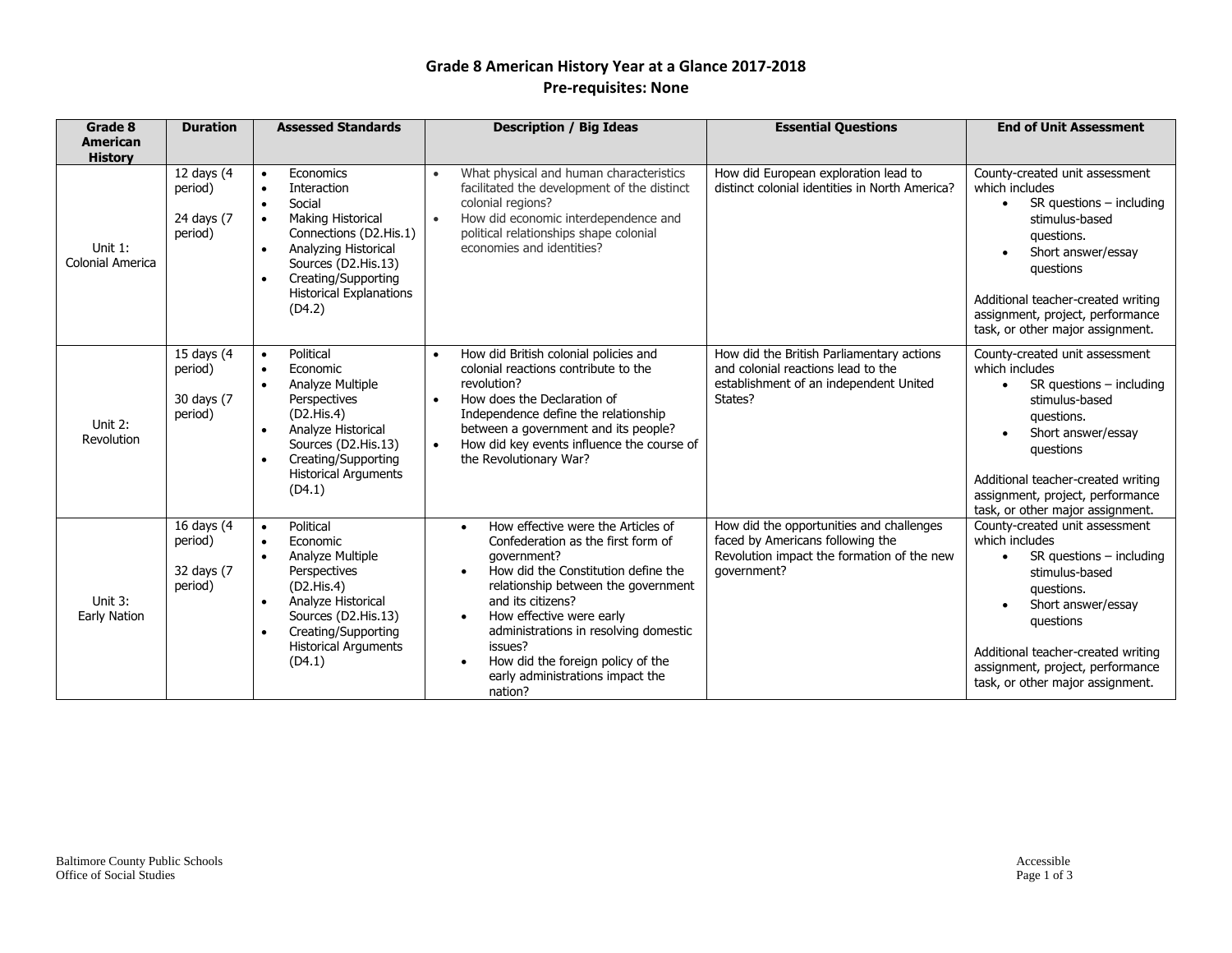## **Grade 8 American History Year at a Glance 2017-2018 Pre-requisites: None**

| Grade 8                                    | <b>Duration</b>                                | <b>Assessed Standards</b>                                                                                                                                                                                                                                                                                | <b>Description / Big Ideas</b>                                                                                                                                                                                                                                                                                                                                                                   | <b>Essential Questions</b>                                                                                   | <b>End of Unit Assessment</b>                                                                                                                                                                                                                                                               |
|--------------------------------------------|------------------------------------------------|----------------------------------------------------------------------------------------------------------------------------------------------------------------------------------------------------------------------------------------------------------------------------------------------------------|--------------------------------------------------------------------------------------------------------------------------------------------------------------------------------------------------------------------------------------------------------------------------------------------------------------------------------------------------------------------------------------------------|--------------------------------------------------------------------------------------------------------------|---------------------------------------------------------------------------------------------------------------------------------------------------------------------------------------------------------------------------------------------------------------------------------------------|
| <b>American</b><br><b>History</b>          |                                                |                                                                                                                                                                                                                                                                                                          |                                                                                                                                                                                                                                                                                                                                                                                                  |                                                                                                              |                                                                                                                                                                                                                                                                                             |
| Unit 4:<br>Nationalism and<br>Expansion    | 14 days (4<br>period)<br>28 days (7<br>period) | Social<br>$\bullet$<br><b>Interaction</b><br>$\bullet$<br>Multiple Perspectives<br>$\bullet$<br>(D2.His.4)<br><b>Historical Sources</b><br>$\bullet$<br>(D2.His.13)<br>Historical Argument<br>$\bullet$<br>(D4.1)                                                                                        | How did the Louisiana Purchase<br>$\bullet$<br>impact the growth of the nation?<br>How did the War of 1812 impact the<br>$\bullet$<br>development of the United States as<br>an international power?<br>How did the Jackson era impact the<br>nation?<br>How did westward expansion<br>$\bullet$<br>contribute to the development of the<br>nation?                                              | How did the decisions of the federal<br>government result in the development and<br>expansion of the nation? | County-created unit assessment<br>which includes<br>$SR$ questions $-$ including<br>$\bullet$<br>stimulus-based<br>questions.<br>Short answer/essay<br>$\bullet$<br>questions<br>Additional teacher-created writing<br>assignment, project, performance<br>task, or other major assignment. |
| Unit 5:<br>Sectionalism and<br>Slavery     | 17 days (4<br>period)<br>34 days (7<br>period) | Social<br>$\bullet$<br>Political<br>$\bullet$<br>Interaction<br>$\bullet$<br>Cultural<br>$\bullet$<br>Economic<br>$\bullet$<br><b>Historical Connections</b><br>$\bullet$<br>(D2.His.1)<br><b>Historical Sources</b><br>$\bullet$<br>(D2.His.13)<br><b>Historical Explanation</b><br>$\bullet$<br>(D4.2) | How did economic changes in Northern<br>$\bullet$<br>industry reshape American society?<br>How did the institution of slavery impact<br>$\bullet$<br>society?<br>How did the development of regional<br>$\bullet$<br>tensions lead to Southern secession and<br>the Civil War?                                                                                                                   | How did differences in social, economic,<br>and political conditions contribute to<br>regional diversity?    | County-created unit assessment<br>which includes<br>$SR$ questions $-$ including<br>stimulus-based<br>questions.<br>Short answer/essay<br>questions<br>Additional teacher-created writing<br>assignment, project, performance<br>task, or other major assignment.                           |
| Unit 6:<br>Civil War and<br>Reconstruction | 15 days (4<br>period)<br>28 days (7<br>period) | Social<br>$\bullet$<br>Cultural<br>$\bullet$<br>Economic<br>$\bullet$<br><b>Historical Connections</b><br>$\bullet$<br>(D2.His.1)<br><b>Historical Sources</b><br>$\bullet$<br>(D2.His.13)<br><b>Historical Explanation</b><br>$\bullet$<br>(D4.2)                                                       | To what degree did the strengths and<br>weaknesses of the North and South affect<br>the course of the war?<br>To what degree did wartime conditions<br>$\bullet$<br>affect the course of the war?<br>How did war impact society?<br>$\bullet$<br>What was the result of the Civil War?<br>$\bullet$<br>How effective were efforts to reunite the<br>$\bullet$<br>nation following the Civil War? | How did the events of the Civil War<br>transform the United States?                                          | County-created unit assessment<br>which includes<br>$SR$ questions $-$ including<br>$\bullet$<br>stimulus-based<br>questions.<br>Short answer/essay<br>$\bullet$<br>questions<br>Additional teacher-created writing<br>assignment, project, performance<br>task, or other major assignment. |